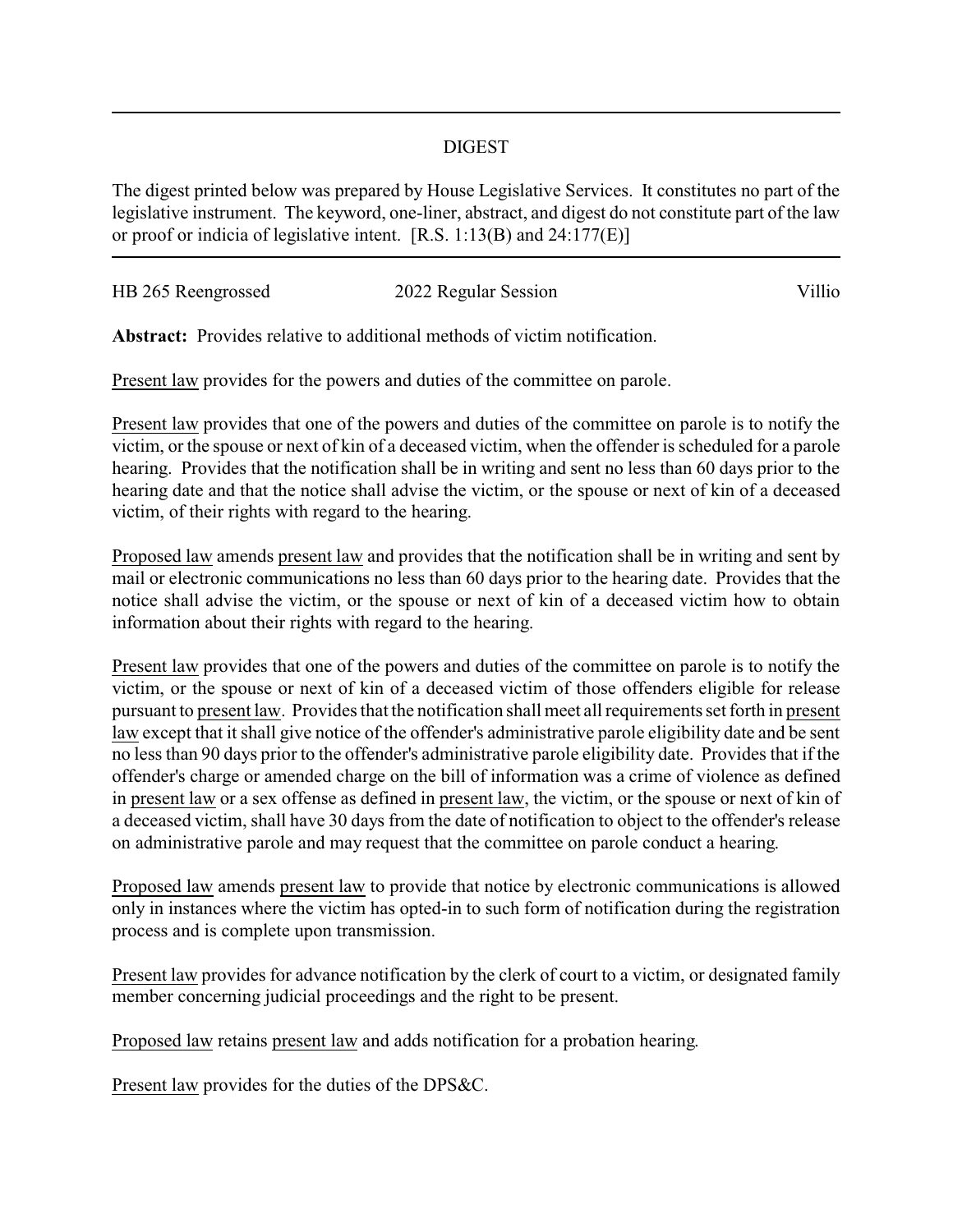Present law provides that one of the powers and duties of the DPS&C, at the time of the appeal, discharge, or parole of an inmate including a juvenile inmate, is to notify the victim, family member, or witness, by certified mail of such appeal or release upon filing of a victim notice and registration form by a victim or a family member, or a witness.

Proposed law amends present law to provide that one of the powers and duties of the DPS&C, at the time of the appeal, discharge, or parole of an inmate including a juvenile inmate, is to notify all registered persons by mail or electronic communications of such appeal or release.

Proposed law provides that the DPS&C shall notify the victim or the victim's family, all persons who have filed a victim registration and notification form, the appropriate law enforcement agency, and the appropriate district attorney no later than 60 days prior to release of an inmate who has been convicted of a crime of violence or a sex offense as provided in present law.

Proposed law provides that notice by electronic communications is allowed only in instances where the victim has opted-in to such form of notification during the registration process and is complete upon transmission.

Present law provides that in the event of an escape or absconding by an inmate including a juvenile inmate, from any facility under the jurisdiction of the DPS&C, corrections services, it shall be the duty of the department to immediately notify the victim, family member of the victim, or witness, at the most current address or phone number on file with the department, of the escape by the most reasonable and expedient means possible.

Proposed law amends present law to provide that the DPS&C shall have the duty to immediately notify the victim, family member of the victim, or witness, at the most current address or phone number on file with the department, and via electronic communication, of the escape by the most reasonable and expedient means possible.

Proposed law provides that notice by electronic communications is complete upon transmission.

Present law provides that a victim or victim's family shall have the right to make written and oral statements as to the impact of the crime at any hearing before the Bd. of Pardons or committee on parole and to rebut any statements or evidence introduced by the inmate or defendant. Provides that the victim or the victim's family, a victim advocacy group, and the district attorney or his representative may also appear before the board or committee in person or by means of telephone communication from the office of the local district attorney.

Proposed law amends present law to provide that the victim or the victim's family, a victim advocacy group, and the district attorney or his representative may also appear before the board or committee in person or by means of teleconference or telephone communication.

(Amends R.S. 15:574.2(D)(9) and R.S. 46:1844(B), (N)(2) and (3), and (O)(1))

Summary of Amendments Adopted by House